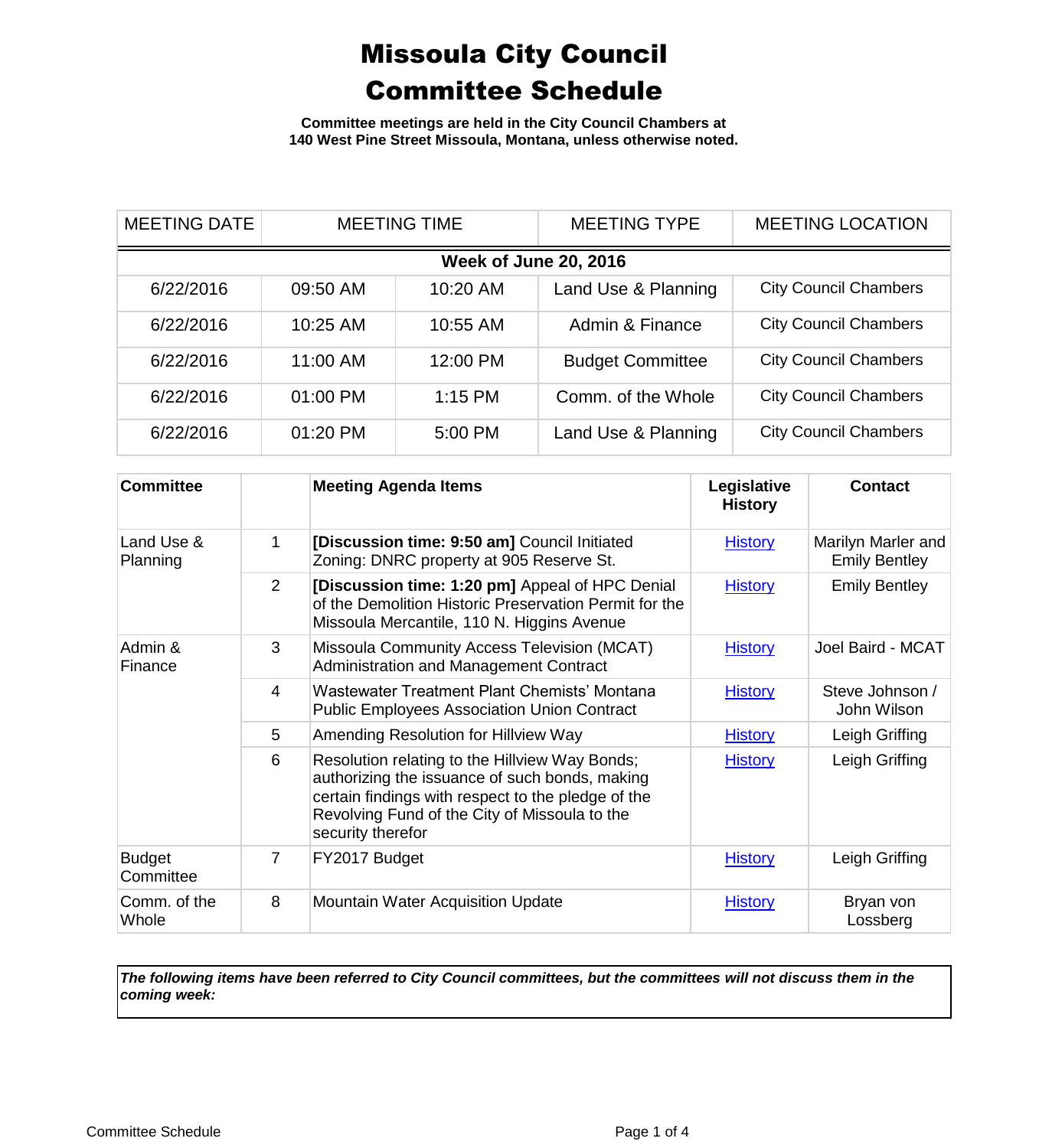**Committee meetings are held in the City Council Chambers at 140 West Pine Street Missoula, Montana, unless otherwise noted.**

| <b>Committee</b>        |                | <b>Held Meeting Agenda Items</b>                                                                                                                                                       | Legislative<br><b>History</b> | <b>Contact</b>                                                                         |
|-------------------------|----------------|----------------------------------------------------------------------------------------------------------------------------------------------------------------------------------------|-------------------------------|----------------------------------------------------------------------------------------|
| Parks &<br>Conservation | 1              | Missoula International School Memorandum of<br>Agreement                                                                                                                               | <b>History</b>                | Donna Gaukler                                                                          |
|                         | $\overline{2}$ | Urban Forest Management Plan Update                                                                                                                                                    | <b>History</b>                | Chris Boza                                                                             |
| Comm. of the<br>Whole   | 3              | Missoula Parking Commission Presentation                                                                                                                                               | <b>History</b>                | <b>Michelle Cares</b>                                                                  |
|                         | 4              | Missoula Chamber of Commerce Update                                                                                                                                                    | <b>History</b>                | <b>Marilyn Marler</b>                                                                  |
|                         | 5              | Updates from Council representatives on the Health<br>Board, Community Forum, Transportation Policy<br>Coordinating Committee, other boards and<br>commissions as necessary. (Ongoing) | <b>History</b>                | Marilyn Marler                                                                         |
|                         | 6              | <b>Broadband RFP</b>                                                                                                                                                                   | <b>History</b>                | Bryan von Lossberg                                                                     |
|                         | 7              | Review membership in Alliance for Innovation                                                                                                                                           | <b>History</b>                | Marty Rehbein, City<br><b>Clerk</b>                                                    |
|                         | 8              | Missoula Downtown Master Plan Implementation<br><b>Committee Update</b>                                                                                                                | <b>History</b>                | Bryan von Lossberg                                                                     |
|                         | 9              | <b>Hotel Fox Update Presentation</b>                                                                                                                                                   | <b>History</b>                | Chris Behan                                                                            |
| Land Use &<br>Planning  | 10             | Architectural Design Standards/Guidelines                                                                                                                                              | <b>History</b>                | Laval Means,<br>Development<br><b>Services</b>                                         |
|                         | 11             | Discussion to amend Title 20 to better address<br>tourist homes                                                                                                                        | <b>History</b>                | John DiBari and<br>Bryan von Lossberg                                                  |
|                         | 12             | Conditional Use Request - 430 Beverly Avenue<br>(Accessory Dwelling Unit)                                                                                                              | <b>History</b>                | Drew Larson,<br>Development<br><b>Services</b>                                         |
|                         | 13             | Presentation on Missoula Mercantile Building/New<br>Mixed-Use Project                                                                                                                  | <b>History</b>                | <b>Emily Bentley</b>                                                                   |
|                         | 14             | MCPB update to the LUP committee                                                                                                                                                       | <b>History</b>                | John DiBari                                                                            |
|                         | 15             | <b>Planning Division Work Plan</b>                                                                                                                                                     | <b>History</b>                | Laval Means,<br><b>Planning Division</b><br>Manager,<br>Development<br><b>Services</b> |
|                         | 16             | Development Services LU&P Related Boards                                                                                                                                               | <b>History</b>                | <b>Michelle Cares</b>                                                                  |
|                         | 17             | City Rezone: Water Wheel Trails, Mountain<br>Construction, Inc. (Mary McCrea)                                                                                                          | <b>History</b>                |                                                                                        |
|                         | 18             | Annexation, (see separate list at City Clerk's Office<br>for pending annexations) (Ongoing in committee)                                                                               | <b>History</b>                | Marty Rehbein                                                                          |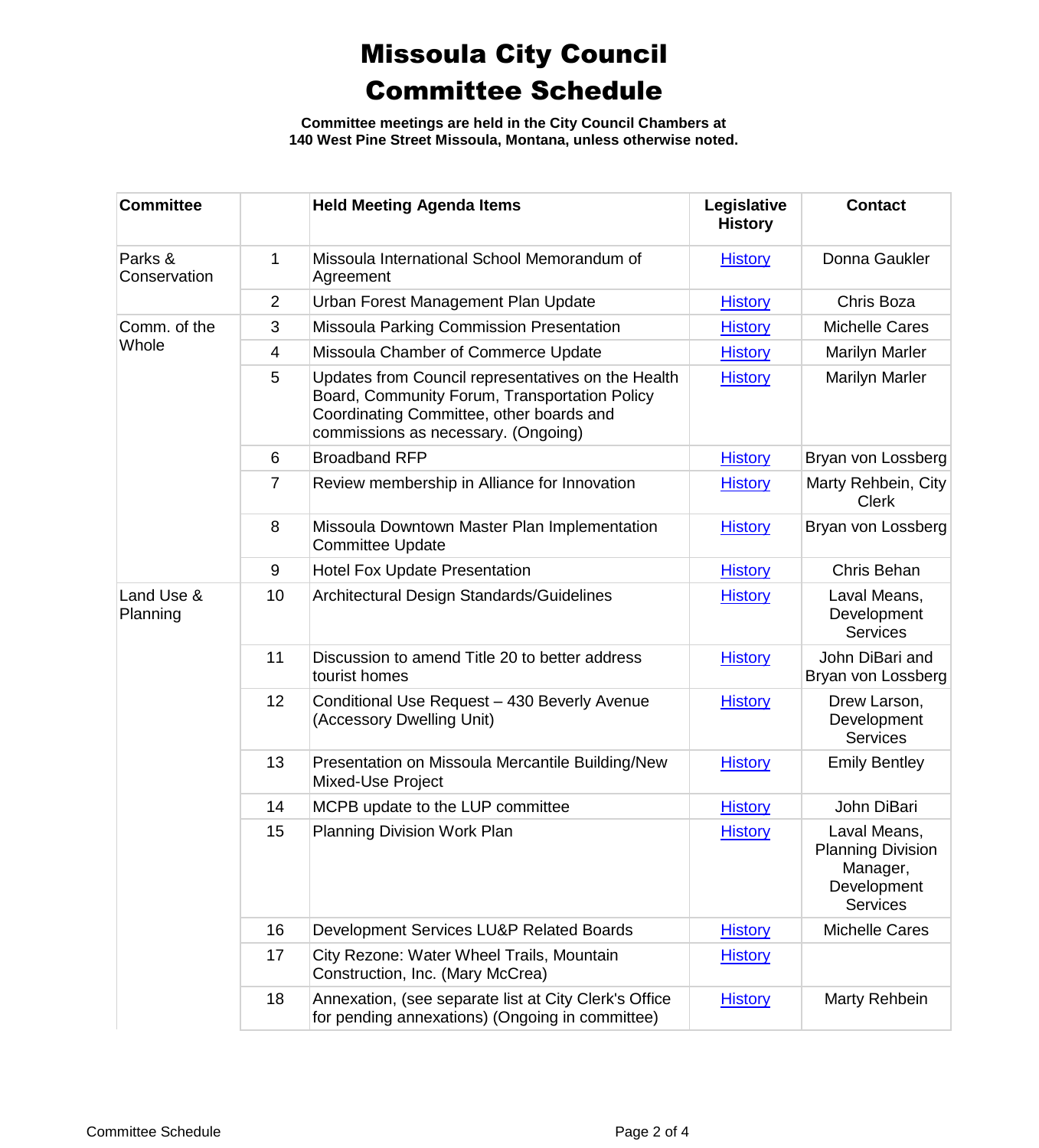**Committee meetings are held in the City Council Chambers at 140 West Pine Street Missoula, Montana, unless otherwise noted.**

|                     | 19 | Adopt broadband standards for the City of Missoula                                                                                      | <b>History</b> | Brian von Lossberg                                                    |
|---------------------|----|-----------------------------------------------------------------------------------------------------------------------------------------|----------------|-----------------------------------------------------------------------|
|                     | 20 | Adopt new floodplain ordinance                                                                                                          | <b>History</b> | <b>Wade Humphries</b>                                                 |
| Pub. Safety &       | 21 | <b>Amend City Smoking Ordinance</b>                                                                                                     | <b>History</b> | <b>Health Department</b>                                              |
| <b>Health</b>       | 22 | Background Checks on Gun Sales and Transfers                                                                                            | <b>History</b> | Bryan von<br>Lossberg, Marilyn<br>Marler & Emily<br><b>Bentley</b>    |
|                     | 23 | Fire Department update.                                                                                                                 | <b>History</b> | Jason Diehl                                                           |
|                     | 24 | Health Department update.                                                                                                               | <b>History</b> | Ellen Leahy                                                           |
|                     | 25 | Missoula City/County Animal Control Update                                                                                              | <b>History</b> | Jeff Darrah                                                           |
|                     | 26 | Fire Department update.                                                                                                                 | <b>History</b> | Jason Diehl                                                           |
|                     | 27 | Safety aspects of management of the urban deer<br>population in the city of Missoula.                                                   | <b>History</b> | Jon Wilkins                                                           |
|                     | 28 | Crime Victim Advocate Office Update                                                                                                     | <b>History</b> | Jon Wilkins                                                           |
|                     | 29 | Police Department update.                                                                                                               | <b>History</b> | Mike Brady                                                            |
|                     | 30 | Missoula Aging Services, Initiatives and Services<br>Update - Susan Kohler                                                              | <b>History</b> | Jon Wilkins                                                           |
| <b>Public Works</b> | 31 | Ordinance Creating the Water Utility, Adopting Rules<br>and Regulations and Adopting the Current Mountain<br><b>Water Fee Structure</b> | <b>History</b> | John Wilson,<br>Director of Public<br>Works                           |
|                     | 32 | <b>Federal and State Stormwater Regulations</b>                                                                                         | <b>History</b> | John Wilson                                                           |
|                     | 33 | <b>Lighting Ordinance Update</b>                                                                                                        | <b>History</b> | Michelle Cares,<br><b>Heidi West</b>                                  |
|                     | 34 | Possible Transportation Impact Fees from School<br>Projects                                                                             | <b>History</b> | <b>Marilyn Marler</b>                                                 |
|                     | 35 | Discuss Missoula County Local Option Fuel Tax                                                                                           | <b>History</b> | Jessica Morris,<br>AICP,<br>Transportation<br><b>Planning Manager</b> |
|                     | 36 | Update Parking Facility ordinance relating to the<br>Americans With Disabilities Act.                                                   | <b>History</b> | <b>Michelle Cares</b>                                                 |
|                     | 37 | Update to the City of Missoula's Complete Streets<br>Policy                                                                             | <b>History</b> | John DiBari and<br>Jordan Hess                                        |
|                     | 38 | Joint Trenching Agreement between utilities and City<br>of Missoula                                                                     | <b>History</b> | Bryan von Lossberg                                                    |
|                     | 39 | Sidewalk dining discussion Thomas Meagher Bar<br>located at 130 West Pine (The request for an                                           | <b>History</b> | <b>Marilyn Marler</b>                                                 |